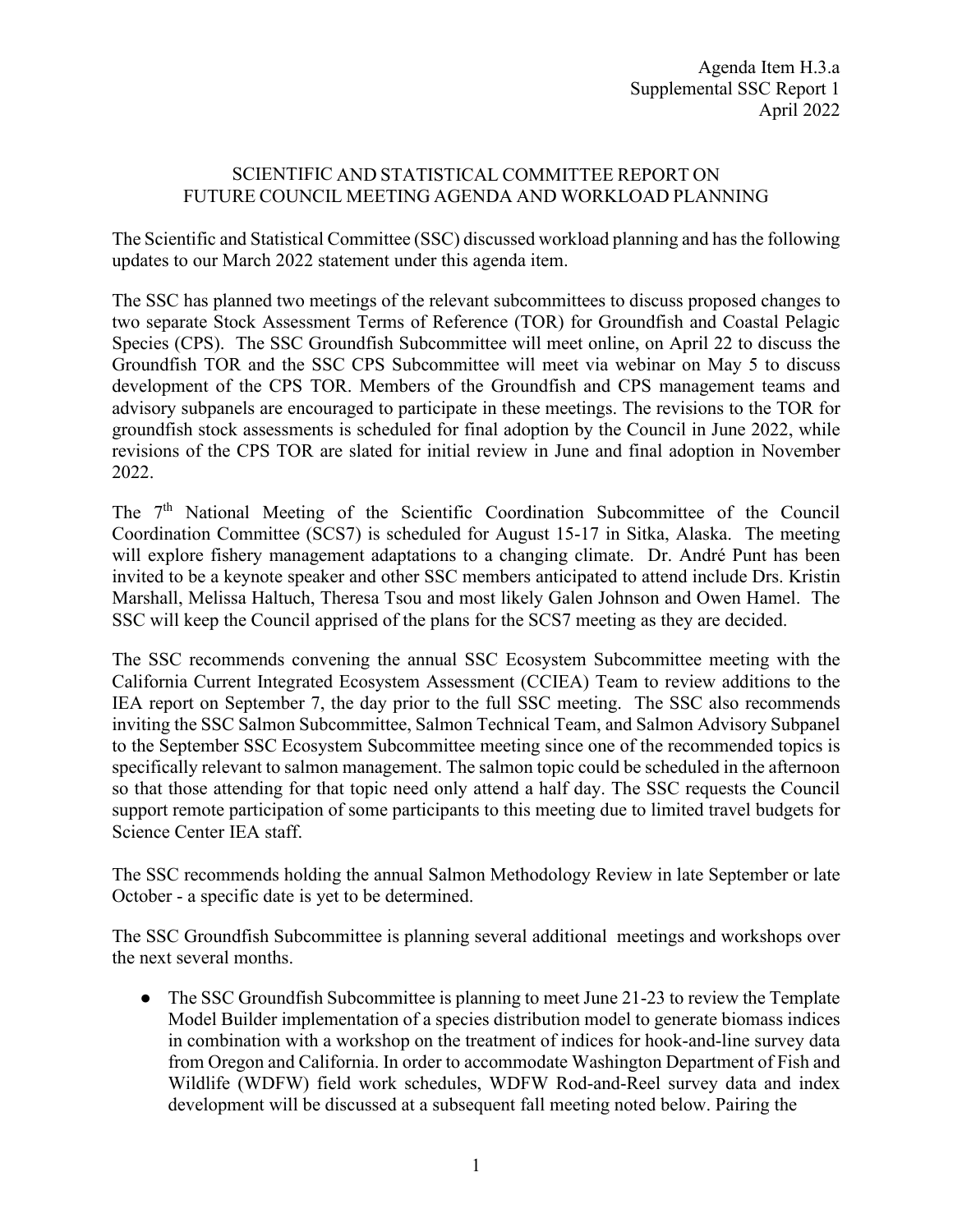methodology review of the Template Model Builder implementation of a species distribution model to generate biomass indices with the hook-and-line data and index development workshops will reduce the number of meetings and reports and provide time for proponents to work on requests while other topics are discussed.

- The SSC Groundfish Subcommittee proposes a planning meeting in late July or early August to coordinate aging prioritization and catch estimation to inform the groundfish stock assessments prioritized for review in 2023.
- The SSC Groundfish Subcommittee proposes conducting a workshop in late August to explore approaches for modeling large closed areas and other regulation changes in upcoming groundfish stock assessments.
- The SSC Groundfish Subcommittee recommends a methodology review September 26-30 to review Oregon Department of Fish and Game (ODFW)'s proposed acoustic/ROV survey methodology for semi-pelagic rockfish, with the participation of a Center of Independent Experts scientist on acoustic abundance estimation methods. The SSC recommends combining the review of methods for constructing abundance indices based on WA hookand-line surveys to this meeting to reduce the number of meetings.
- The SSC Groundfish Subcommittee recommends scheduling a workshop on using ROV data in stock assessments in November or December of 2022 with the participation of a Center of Independent Experts scientist.
- The SSC Groundfish Subcommittee previously proposed a workshop to discuss alternative harvest control rules for spiny dogfish to reflect its lower productivity and the finding from the most recent assessment that the SPR 50 percent harvest rate may not be sustainable. The SSC recommends postponing that workshop until 2024 due to lack of data and capacity to make progress on this topic prior to the 2023 stock assessment cycle.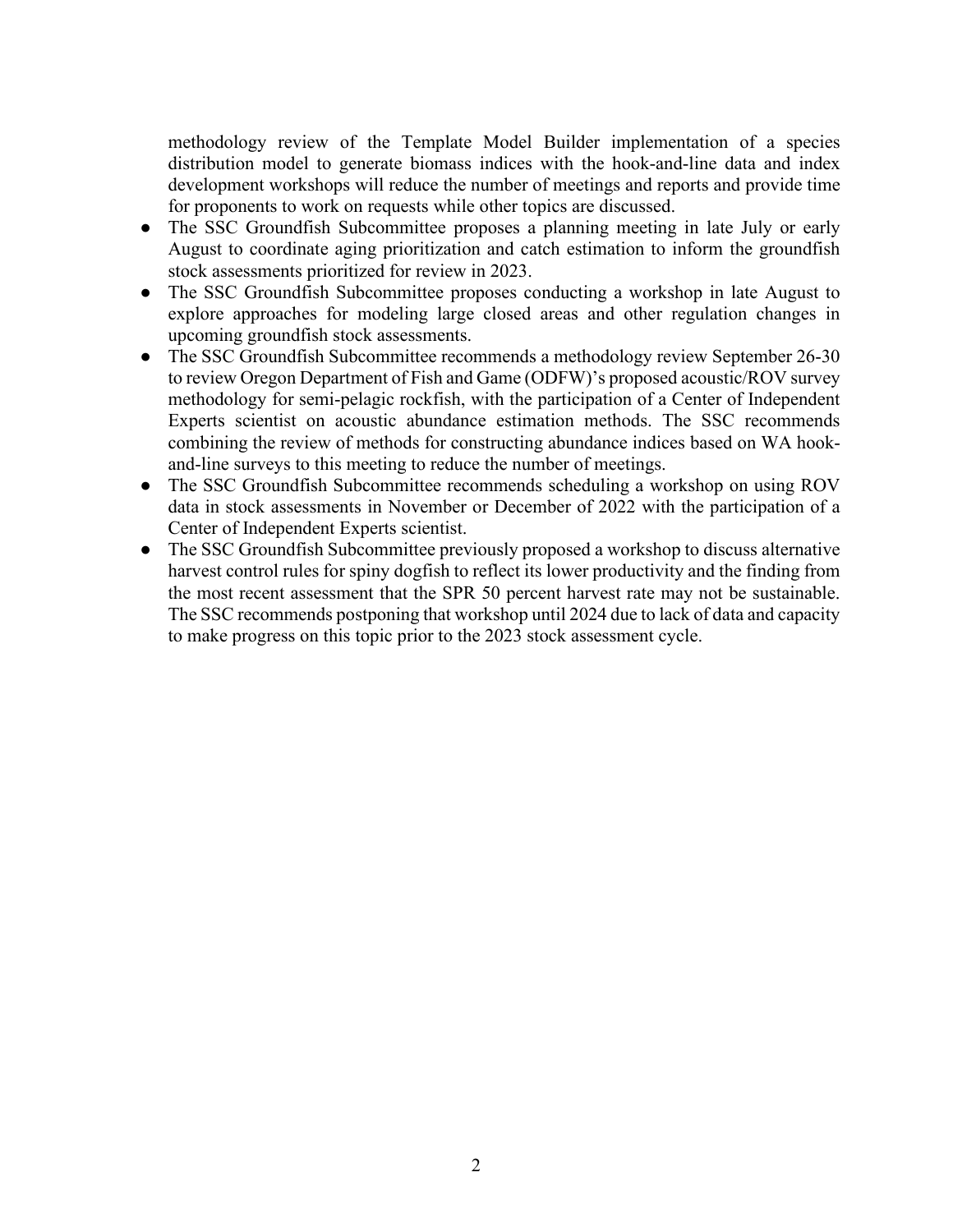| Proposed Workshops and SSC Subcommittee Meetings for 2022 and Beyond |                                                                                                                                                                     |                                  |                                          |                                                                  |                                                 |                              |                         |  |  |  |
|----------------------------------------------------------------------|---------------------------------------------------------------------------------------------------------------------------------------------------------------------|----------------------------------|------------------------------------------|------------------------------------------------------------------|-------------------------------------------------|------------------------------|-------------------------|--|--|--|
| <b>Workshop/Meeting</b>                                              |                                                                                                                                                                     | <b>Potential</b><br><b>Dates</b> | Sponsor/<br><b>Tentative</b><br>Location | <b>SSC Reps.</b>                                                 | <b>Additional</b><br><b>Reviewers</b>           | AB<br>Reps.                  | Council<br><b>Staff</b> |  |  |  |
| 1                                                                    | <b>GFSC Meeting to Review Proposed</b><br>Changes to the TORs                                                                                                       | April 22                         | Council/Webinar                          | Groundfish<br>Subcommittee<br><b>Members</b>                     | Science<br>Center<br>Assessment<br>Staff        | <b>GMT</b><br>GAP            | <b>DeVore</b>           |  |  |  |
| $2^{\circ}$                                                          | <b>CPSSC Meeting to Review Proposed</b><br>Changes to the TORs                                                                                                      | May 5                            | Council/Webinar                          | <b>CPS</b><br>Subcommittee<br><b>Members</b>                     | Science<br>Center<br>Assessment<br><b>Staff</b> | <b>CPSMT</b><br><b>CPSAS</b> | Doerpinghaus            |  |  |  |
| 3                                                                    | Proposed Workshop to Develop<br><b>Methods for Constructing</b><br>Abundance Indices Based on Hook-<br>and-line Surveys/<br>sdmTMB Model Review                     | June 21-23                       | Council/Webinar                          | Groundfish<br>Subcommittee<br><b>Members</b>                     | <b>TBD</b>                                      | <b>GMT</b><br>GAP            | <b>DeVore</b>           |  |  |  |
| 4                                                                    | Aging Prioritization and Catch<br><b>Estimation Meeting for 2023 Stock</b><br>Assessments                                                                           | late July/Aug<br><b>TBD</b>      | Council/Webinar                          | Groundfish<br>Subcommittee<br><b>Members</b>                     | <b>NA</b>                                       | <b>GMT</b><br>GAP            | DeVore                  |  |  |  |
| 5                                                                    | Proposed Groundfish<br>Subcommittee Meeting to Explore<br>Approaches to Deal with Large<br>Closed Areas and Other Regulation<br><b>Changes in Stock Assessments</b> | late Aug TBD                     | Council/TBD                              | Groundfish<br>Subcommittee<br><b>Members</b><br>(Budrick -chair) | <b>TBD</b>                                      | <b>GMT</b><br>GAP            | <b>DeVore</b>           |  |  |  |